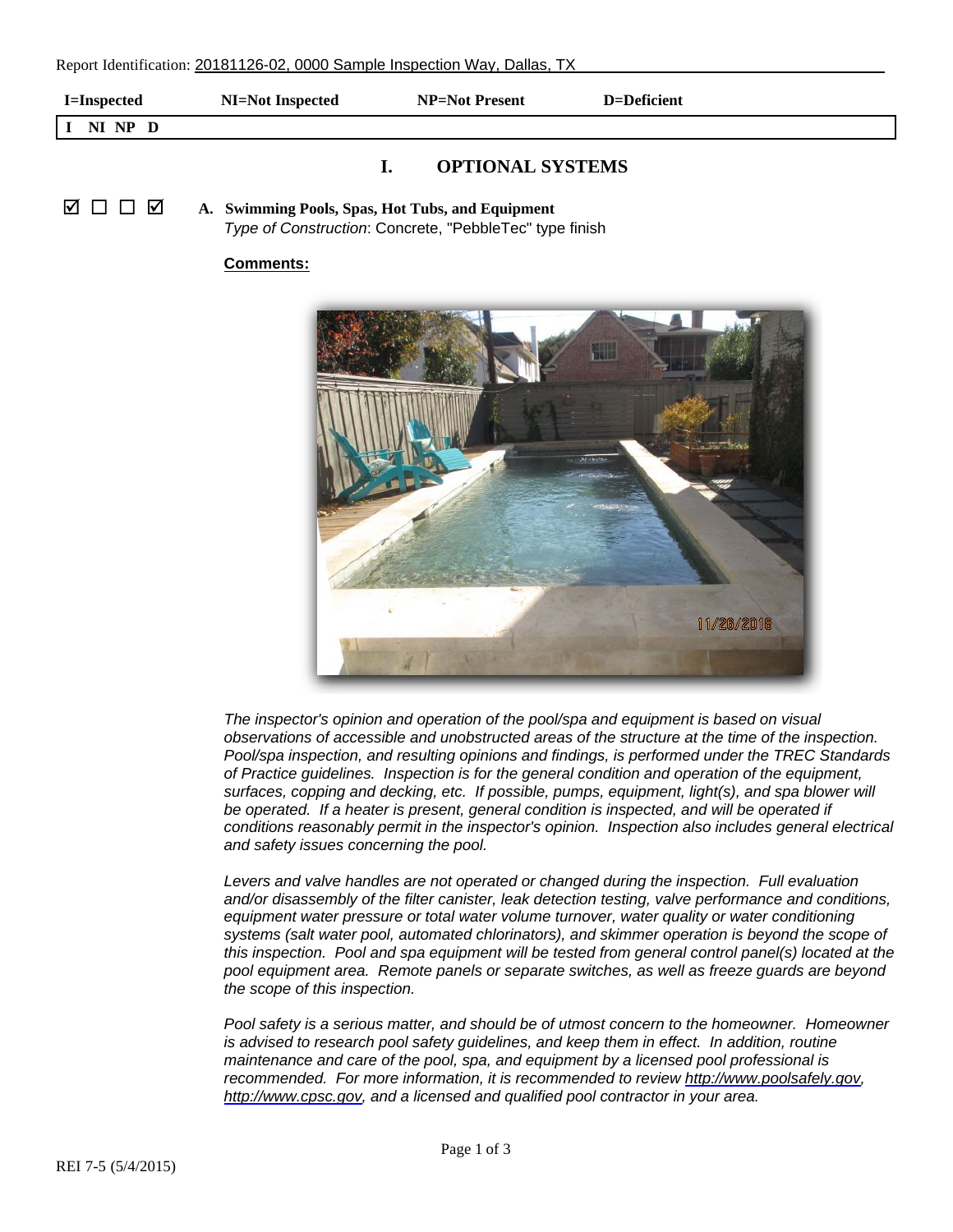| I=Inspected | NI=Not Inspected | NP=Not Present | $D = Deficient$ |
|-------------|------------------|----------------|-----------------|
| 'I NI NP D  |                  |                |                 |

|                                                                                                                                               | Lastly, if possible, it is recommended to consult with the owner/seller of the property to obtain any<br>owners manuals, warranty information, service records, or any other information regarding the<br>pool/spa equipment. If possible, it is recommended to consult with the owner/seller for a "walk<br>through" of the pool/spa equipment. The owner/seller may have experience or knowledge of this<br>equipment that could be beneficial to you in the future.                                                                                                                                                                                                                                                                                                                                                                                                                                                                                                                                                                                                                                                                                                                                                                                                                                                                                                                                                                                                                                                                                                                                                                                                                                                                                                                                                                                                                                                                                                                                                                                                                                                                                                                                                                                                                                                                                                                                                                                                                                                               |
|-----------------------------------------------------------------------------------------------------------------------------------------------|--------------------------------------------------------------------------------------------------------------------------------------------------------------------------------------------------------------------------------------------------------------------------------------------------------------------------------------------------------------------------------------------------------------------------------------------------------------------------------------------------------------------------------------------------------------------------------------------------------------------------------------------------------------------------------------------------------------------------------------------------------------------------------------------------------------------------------------------------------------------------------------------------------------------------------------------------------------------------------------------------------------------------------------------------------------------------------------------------------------------------------------------------------------------------------------------------------------------------------------------------------------------------------------------------------------------------------------------------------------------------------------------------------------------------------------------------------------------------------------------------------------------------------------------------------------------------------------------------------------------------------------------------------------------------------------------------------------------------------------------------------------------------------------------------------------------------------------------------------------------------------------------------------------------------------------------------------------------------------------------------------------------------------------------------------------------------------------------------------------------------------------------------------------------------------------------------------------------------------------------------------------------------------------------------------------------------------------------------------------------------------------------------------------------------------------------------------------------------------------------------------------------------------------|
|                                                                                                                                               | Lighting for pool/spa was operational at time of inspection, and was GFCI protected.                                                                                                                                                                                                                                                                                                                                                                                                                                                                                                                                                                                                                                                                                                                                                                                                                                                                                                                                                                                                                                                                                                                                                                                                                                                                                                                                                                                                                                                                                                                                                                                                                                                                                                                                                                                                                                                                                                                                                                                                                                                                                                                                                                                                                                                                                                                                                                                                                                                 |
|                                                                                                                                               | Pool and/or spa appear to have multi-drain system in place. This safety feature is designed to<br>prevent possible injury or drowning. Determination that this device is adequate for water<br>flow/suction of pool/spa equipment is beyond the scope of this inspection.                                                                                                                                                                                                                                                                                                                                                                                                                                                                                                                                                                                                                                                                                                                                                                                                                                                                                                                                                                                                                                                                                                                                                                                                                                                                                                                                                                                                                                                                                                                                                                                                                                                                                                                                                                                                                                                                                                                                                                                                                                                                                                                                                                                                                                                            |
|                                                                                                                                               | DEFICIENT ITEMS: SWIMMING POOLS, SPAS, HOT TUBS, AND EQUIPMENT.                                                                                                                                                                                                                                                                                                                                                                                                                                                                                                                                                                                                                                                                                                                                                                                                                                                                                                                                                                                                                                                                                                                                                                                                                                                                                                                                                                                                                                                                                                                                                                                                                                                                                                                                                                                                                                                                                                                                                                                                                                                                                                                                                                                                                                                                                                                                                                                                                                                                      |
| ٠<br>$\bullet$<br>$\bullet$<br>$\bullet$<br>$\bullet$<br>$\bullet$<br>$\bullet$<br>$\bullet$<br>$\bullet$<br>$\bullet$<br>$\bullet$<br>٠<br>٠ | Recommend that the pool/'spa and equipment be inspected and evaluated by a licensed and<br>qualified pool company to determine extent of needed repairs.<br>The pool pump/circulation system has large amount of air bubbles present at pool jets with<br>system operating. This indicates some type of leakage on the suction side of the system.<br>The pool heater was "short cycling" during inspection. Unit would light and run for short<br>period of time and then shut off. Unit would repeat this process until turned off.<br>The pool/spa gas heater supply bar has some minor rusting. This appears to be due to<br>routine weathering.<br>Observed disconnected or damaged equipment bonding wire. This is considered a safety<br>hazard. Recommend consulting with a licensed and qualified pool contractor regarding<br>correction of this deficiency.<br>The pump(s) have damaged wiring connections with live exposed wiring.<br>The pool equipment has damaged "pool level equipment" panel. Unit is damaged.<br>The pool skimmer inlet does not appear to have the proper weir door installed. This device is<br>designed to prevent debris from re-entering the pool from the skimmer area.<br>The pool surface has damaged/cracked tile at the spa divider wall.<br>Did not observe or find a backwash air gap device, showing that the pool/spa backwash<br>system is routed to the city sewer. Current pool/spa installation standards would have an<br>above ground air gap device. Current standards require backwash systems to be routed<br>directly to the city sewer system.<br>The pool/spa equipment present does not appear to be GFCI protected as would now<br>commonly be installed.<br>Gates at property leading to pool area are not correct for safety reasons. Gates to pool areas<br>are required to swing outward from pool area, and be self closing/self latching.<br>The property does not have a proper door alarm installed at pool area door(s) for child safety.<br>Current pool safety standards call for door alarm to sound after short delay (approx 30<br>seconds) to alert occupants that door has been left standing open.<br>The pool area gate latch is too low. Current requirements call for the gate latch to be 54" from<br>the bottom of the gate for child safety concerns.<br>Gate latch(s) present at property are operable from outside the gated area. Current pool<br>safety standards call for gate latch operation only from inside the gated area. Recommend |
|                                                                                                                                               | using locks on gates to help prevent risk of accidental entry into pool area.                                                                                                                                                                                                                                                                                                                                                                                                                                                                                                                                                                                                                                                                                                                                                                                                                                                                                                                                                                                                                                                                                                                                                                                                                                                                                                                                                                                                                                                                                                                                                                                                                                                                                                                                                                                                                                                                                                                                                                                                                                                                                                                                                                                                                                                                                                                                                                                                                                                        |